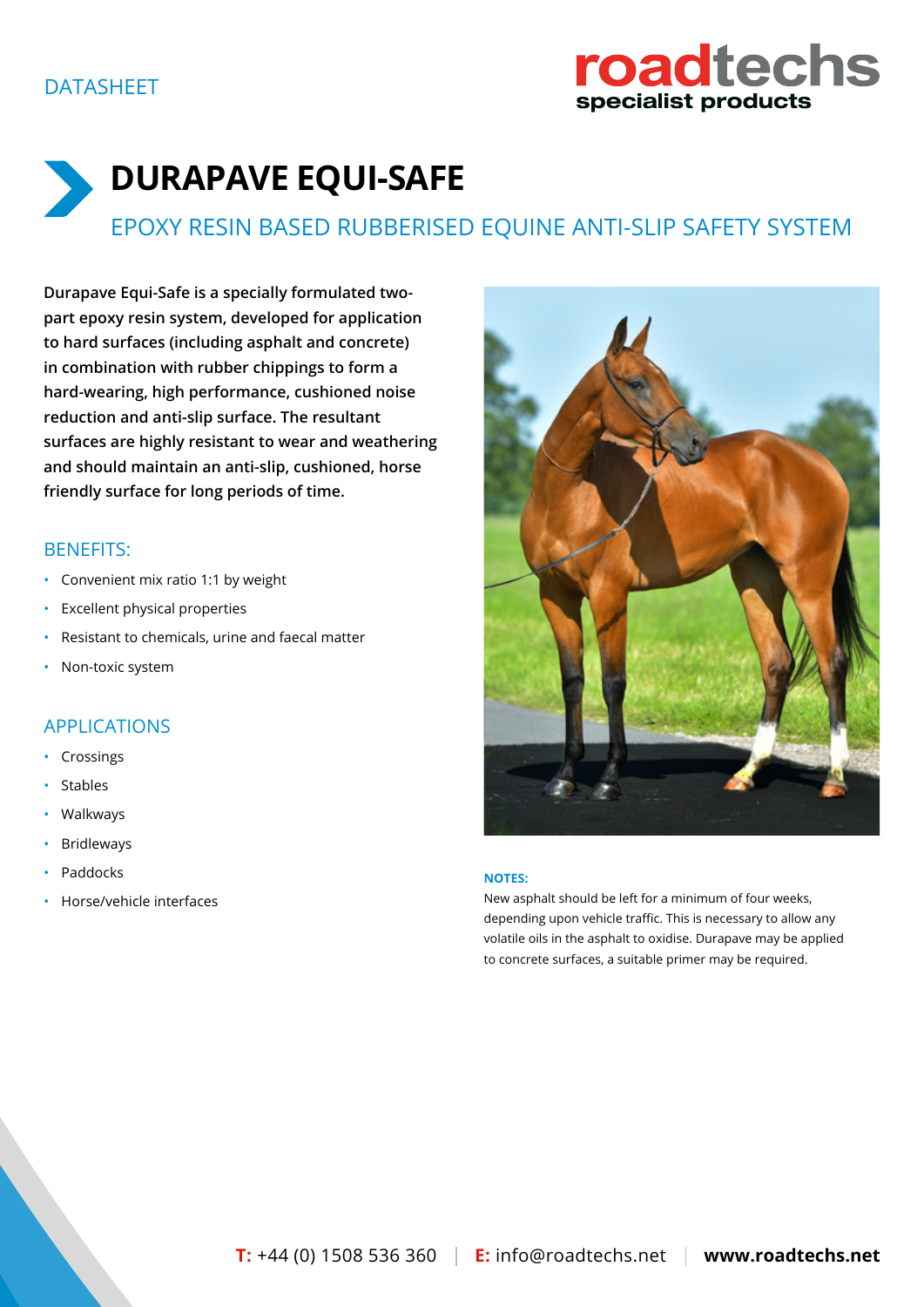|                                             |                          |                           |                       | Table 1                  |
|---------------------------------------------|--------------------------|---------------------------|-----------------------|--------------------------|
| <b>PART A PHYSICAL PROPERTIES</b>           |                          |                           |                       |                          |
|                                             | <b>Units</b>             | Method $_{(2)}$           | Minimum               | Maximum                  |
| Appearance - [ To Defined Standard ]<br>(2) | $\overline{\phantom{a}}$ | <b>RSMT A</b><br>1001-001 | <b>ETS</b><br>(3)     | $\overline{\phantom{a}}$ |
| Colour                                      |                          | <b>RSMT A</b><br>1002-001 | BUFF/<br><b>CLEAR</b> |                          |
| Viscosity<br>(4)                            | Poise                    | <b>RSMT A</b><br>1003-005 | 35.00                 | 55.00                    |
| <b>Gel Time</b>                             | <b>Minutes</b>           | <b>RSMT A</b><br>1021-001 | 15.00                 | 25.00                    |
| Specific Gravity - [ Weigh Cup ]<br>(4)     | Kilograms/<br>litre      | <b>RSMT A</b><br>1010-002 | 1.10                  | 1.20                     |

### PHYSICAL CHARACTERISTICS:

Durapave Equi-Safe PART "A" polymer specification and supplementary physical and handling properties. Table 1 provides details of some of the product characteristics. The values highlighted by the circular symbols [ left hand column of table ] are properties tested on a batch basis and reported in the certificate of analysis. All other properties are typical of batch manufacture and are for technical information only. They do not constitute a specification.

#### **PROPERTY KEY:**

- (1) RSMT Roadtechs Standard Method of Test
- (2) FFFM Free from Foreign Matter
- (3) ETS Equal to Standard
- (4) Evaluated at 25°C/77F

Figure 1 viscosity vs temperature



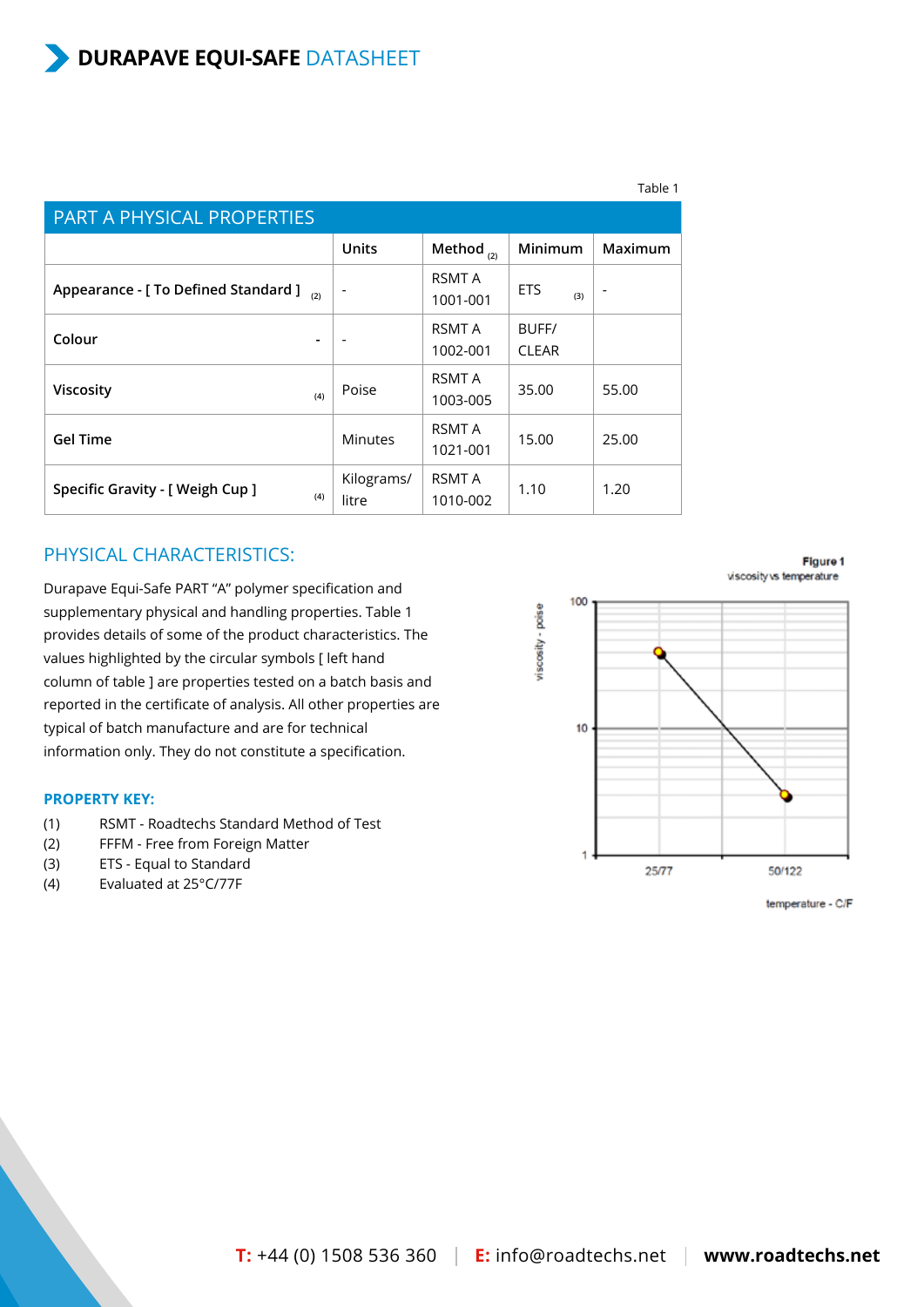|                                      |     |                          |                           |                   | Table 2                  |
|--------------------------------------|-----|--------------------------|---------------------------|-------------------|--------------------------|
| PART B PHYSICAL PROPERTIES           |     |                          |                           |                   |                          |
|                                      |     | <b>Units</b>             | Method $_{(2)}$           | Minimum           | Maximum                  |
| Appearance - [ To Defined Standard ] | (2) | $\overline{\phantom{a}}$ | RSMT A<br>1001-001        | <b>ETS</b><br>(3) | $\overline{\phantom{a}}$ |
| Colour                               |     |                          | <b>RSMT A</b><br>1002-001 | <b>CLEAR</b>      |                          |
| Viscosity @ 25 $\degree$ C           | (4) | Poise                    | <b>RSMT A</b><br>1003-005 | 35.00             | 70.00                    |
| <b>Gel Time</b>                      |     | <b>Minutes</b>           | RSMT A<br>1021-001        | 15.00             | 25.00                    |
| Specific Gravity - [ Weigh Cup ]     | (4) | Kilograms/<br>litre      | <b>RSMT A</b><br>1010-002 | 0.95              | 1.20                     |

### PHYSICAL CHARACTERISTICS:

Durapave Equi-Safe PART "B" polymer specification and supplementary physical and handling properties. Table 1 provides details of some of the product characteristics. The values highlighted by the circular symbols [ left hand column of table ] are properties tested on a batch basis and reported in the certificate of analysis. All other properties are typical of batch manufacture and are for technical information only. They do not constitute a specification.

#### **PROPERTY KEY:**

- (1) RSMT Roadtechs Standard Method of Test
- (2) FFFM Free from Foreign Matter
- (3) ETS Equal to Standard
- (4) Evaluated at 25°C/77F

100 viscosity - poise  $10$ 1 25/77 50/122



viscosity vs temperature

Figure 2

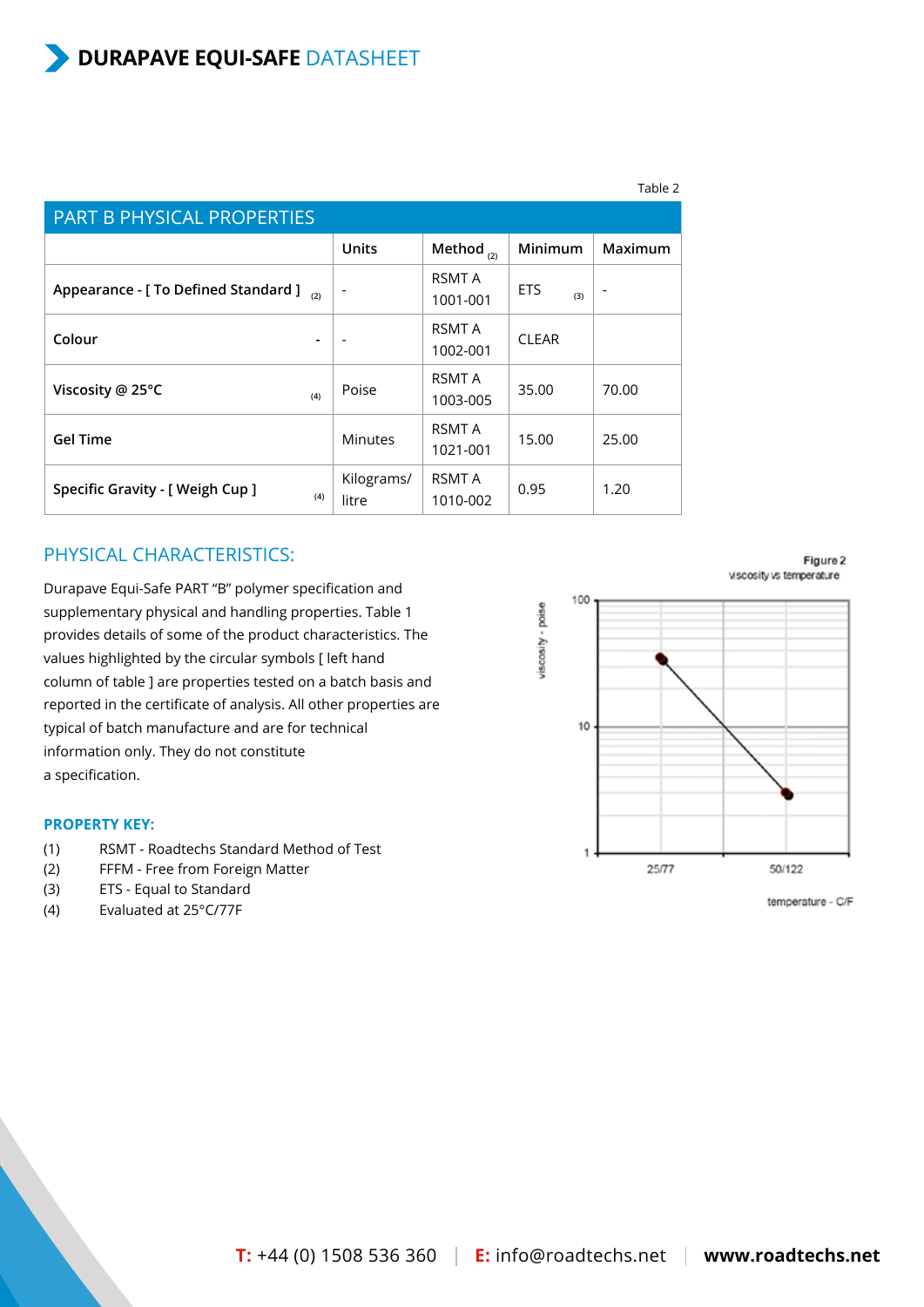### PROCESSING:

Durapave Equi-Safe system has been developed for application via machine or hand mixing operations whereby the correct ratio of components are combined and thoroughly dispersed before being applied to the substrate. Appropriate measures should be taken to ensure accurate mix weights and adequate combination (mixing) of materials. With these application techniques additional care is required with potential exotherm and health and safety control. Materials should be intimately mixed in the designated ratio and applied evenly to the substrate. Coverage details will vary with the porosity of the substrate and typical application weight details are provided further on.

### PROCESSING - REACTIVITY:

|                                                                   | 1 QUIC J                       |
|-------------------------------------------------------------------|--------------------------------|
| <b>COMPONENT</b>                                                  | <b>QUANTITY</b><br>(BY WEIGHT) |
| DURAPAVE EQUI-SAFE PART "A"<br>[formulated epoxy resin component] | 100                            |
| DURAPAVE EQUI-SAFE PART "B"<br>[formulated epoxy resin component] | 100                            |

Table 2

#### **NOTE:**

Variations of +/- have been found to provide product with acceptable performance although as with all materials we advocate full evaluation of the material for specific bonding applications. We will be pleased to take samples of materials and provide bond evaluation and test report.

The resin and hardener [ Parts A and B respectively ] have been formulated with additives to enhance cure. The system has been formulated to have high reactivity at ambient temperatures. The gel-time reactivity is affected by several factors with mass and temperature being the most influential. Increasing temperature will reduce gelation times and enable shorter production cycles, this being at the expense of pot-life (working time).

Figure 4 provides typical gel-times for the mixed system at various temperatures For QA purposes reactivity is tested at 25°C in a 150Gm mass.

### PROCESSING - APPLICATION:

|                    | $1$ uvit $-$ |
|--------------------|--------------|
| <b>TEMPERATURE</b> | TIME'        |
| $5^{\circ}$ C      | 10 hours     |
| $25^{\circ}$ C     | 2 hours      |
| $50^{\circ}$ C     | 30 mins      |

The system must be applied to dry substrates, free from oil solvents and loose debris/stone. As stated previously the application rate will vary with substrate porosity. The following coverage levels are suggested.

Durapave Equi-Safe system is generally applied at a nominal 20 - 30°C mixed temperature (hand mix application) and following intimate mixing is spread evenly to provide the aforementioned coverage. Following application to the substrate, the rubber chippings are distributed across the surface before the binder has set. The system is allowed to cure and the residual rubber can be left in situ or is then brushed from the surface and reclaimed.

#### Table 5

 $Table 4$ 

| <b>COMPONENT</b>                                | KG/M <sup>2</sup> |
|-------------------------------------------------|-------------------|
| DURAPAVE EQUI-SAFE SYSTEM<br>[mixed components] | $1.4 - 2.2$       |
| RUBBER CHIPPINGS [ graded ]                     | $6 - 10$          |